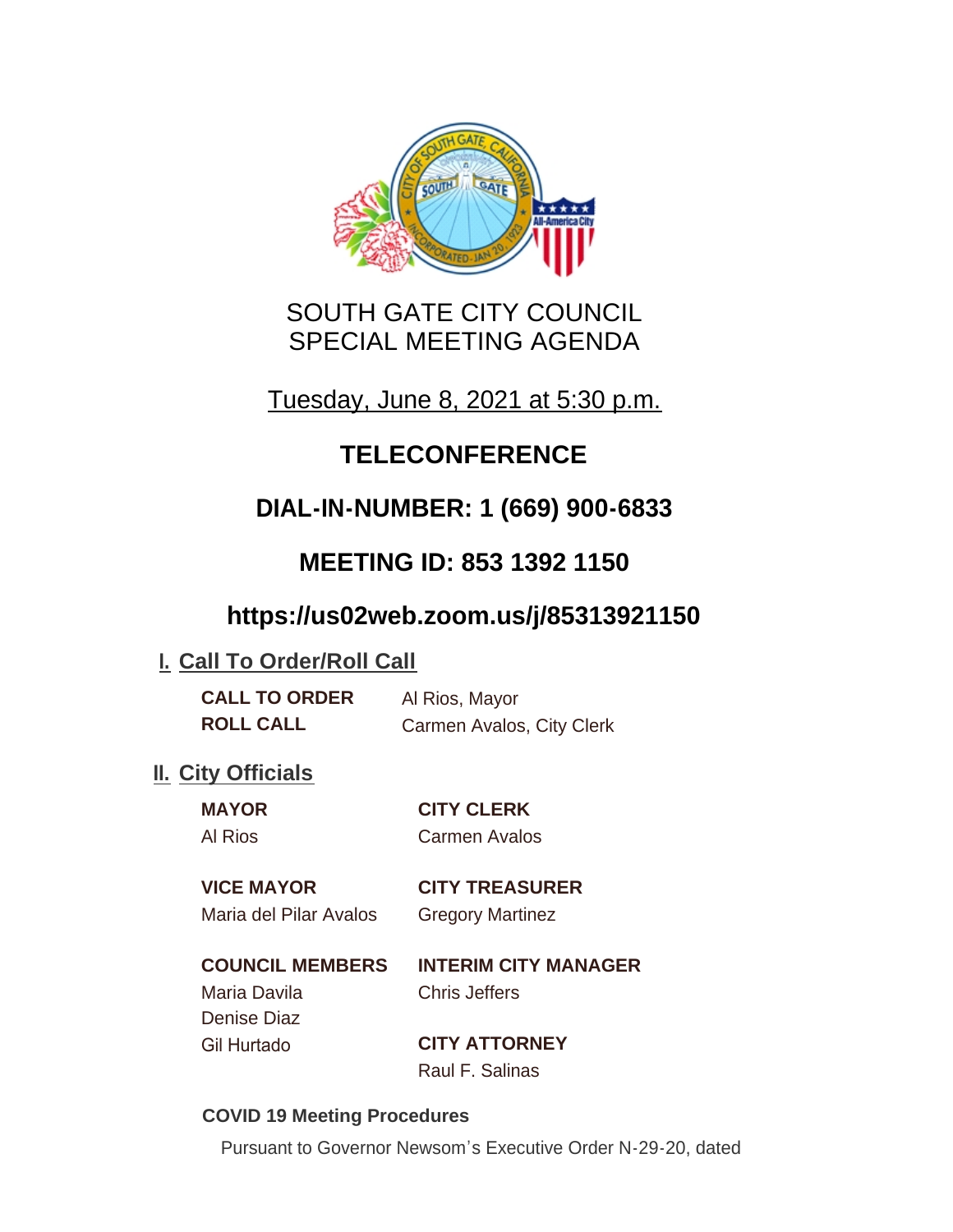March 17, 2020, members of the South Gate City Council, staff, and the public will participate in the June 8, 2021 meeting via a teleconference. To avoid exposure to COVID-19 this meeting will be held with City Council Members participating via teleconference by calling Dial-in-Number: 1 (669) 900-6833 and Meeting ID: 853 1392 1150 and https://us02web.zoom.us/j/85313921150

#### **Procedure for Participation:**

Any person wanting to participate may request to "speak" on an agenda item. Once acknowledged and authorized by the Mayor the person may speak. Alternatively, any person may submit comments on an item electronically by emailing cavalos@sogate.org. Submissions by email must be received *45 minutes* prior to the posted start time of the meeting if emailing subject/public comment. *All emails will be made part of the record, copies to City Council and filed.*

Subject line should read: **COMMENTS FOR ITEM \_\_\_\_\_, MEETING OF JUNE 8, 2021**.

Please note, you will enter the meeting muted, but if you want to comment on an Agenda Item or during the public comment portion of the Agenda, raise your hand or press \*9 at the appropriate time indicated by the Mayor. When you are selected to speak, you will hear that you are unmuted, this is the time to make your public comments. Your patience with these changes is appreciated as the City adjusts to new ways of conducting business during the COVID-19 pandemic. Thank you.

**Accessibility:** Reasonable accommodations for individuals with disabilities will be handled on a case-by-case basis and in accordance with the Americans with Disabilities Act and Governor Newsom's Executive Order N-29-20. Please call the Office of the City Clerk at 323.563.9510.

#### **Meeting Compensation Disclosure III.**

Pursuant to Government Code Section 54952.3: Disclosure of compensation for meeting attendance by City Council Members is \$650 monthly regardless of the amount of meetings.

### **Closed Session: (ATTY) IV.**

#### **1. CONFERENCE WITH LEGAL COUNSEL - PENDING LITIGATION**

Pursuant to Government Code Section 54956.9(a), 54954.9(b)(3)(C)

- a. Maria Teresa Heredia v. City of South Gate
- b. Kash Lee Cruz Payne v. City of South Gate
- c. Ines Lopez, et al. v. City of South Gate, et al.
- d. Abel Mejia, et al. v. City of South Gate, et al.
- e. Rosemarie Mendoza, et al. v. City of Los Angeles, et al.

Documents: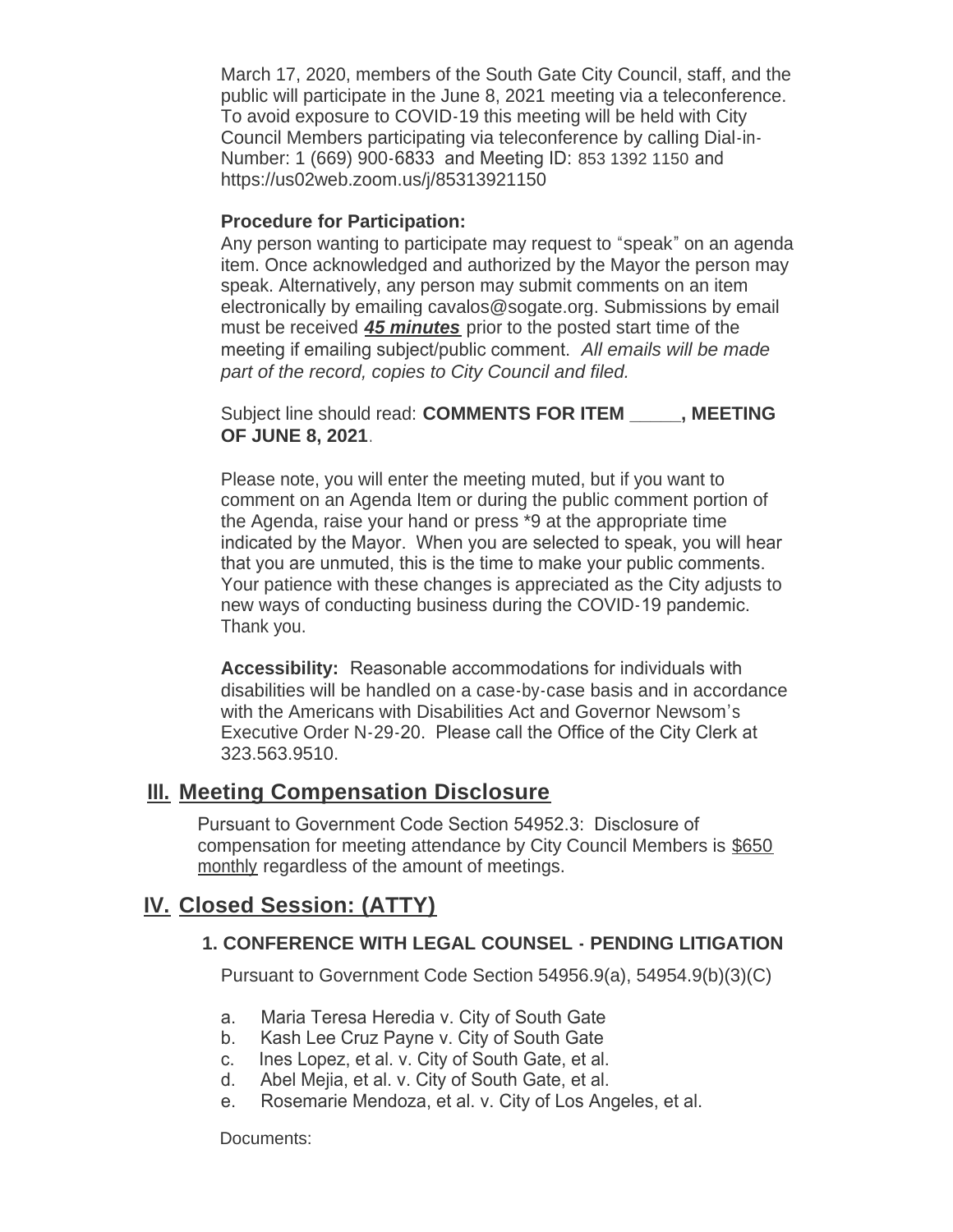#### **Special Meeting Adjournment V.**

I, Carmen Avalos, City Clerk, certify that a true and correct copy of the foregoing Meeting Agenda was posted on June 2, 2021 at 3:25 p.m., as required by law.

Carmen Avalos, CMC City Clerk

Materials related to an item on this Agenda submitted to the City Council after distribution of the agenda packet are available for public inspection in the City Clerk's Office

> 8650 California Avenue, South Gate, California 90280 (323) 563-9510 \* fax (323) 563-5411 \* [www.cityofsouthgate.org](http://www.cityofsouthgate.org/)

In compliance with the American with Disabilities Act, if you need special assistance to participate in the City Council Meetings, please contact the Office of the City Clerk.

Notification 48 hours prior to the City Council Meeting will enable the City to make reasonable arrangements to assure accessibility.